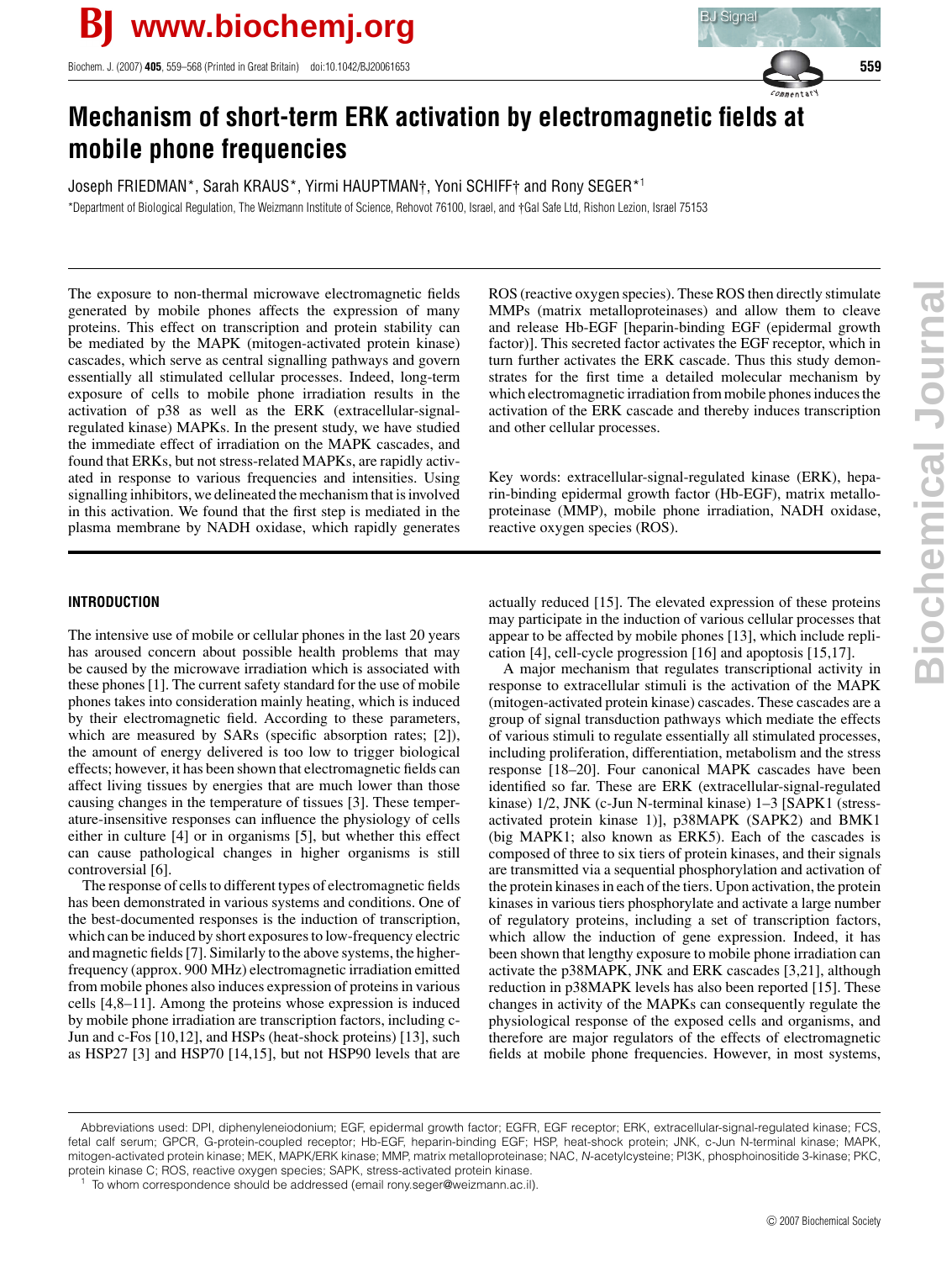the ERK cascade is known to be functional within a few minutes of activation [20], a time frame that has not been addressed for mobile phone irradiation and is the subject of the present study.

Using Rat1 and HeLa cells, as well as isolated membranes from HeLa cells, we show that ERKs, but not JNKs or p38MAPKs, are rapidly activated in response to mobile phone irradiation at various frequencies and intensities. This activation is mediated by ROS (reactive oxygen species) that are produced upon irradiation by membranal NADH oxidase. The generated ROS then directly activates MMPs (matrix metalloproteinases) to release Hb-EGF [heparin-binding EGF (epidermal growth factor], which further activates the ERK cascade. Thus the present study delineates, for the first time, a detailed molecular mechanism by which electromagnetic radiation at mobile phone frequencies induces shortterm MAPK activation.

# **EXPERIMENTAL**

#### **Stimulants, inhibitors, antibodies and miscellaneous reagents**

GF109203X, PD098059, SB203580, AG1478, PP2, anisomycin, MMPI-III, wortmannin and recombinant Hb-EGF were from Calbiochem; GM-6001 was from Biomol Research Laboratories; NAC (*N*-acetylcysteine) and DPI (diphenyleneiodonium), as well as heparin immobilized on agarose, were from Sigma. Mouse monoclonal anti-active MAPKs [phospho-ERK (pERK), phospho-JNK (pJNK) and phospho-p38MAPK (p-p38)], rabbit polyclonal anti-ERK and anti-JNK antibodies were from Sigma; and anti-EGFR (EGF receptor), anti-[phospho-EGFR(Tyr<sup>1173</sup>)] (pEGFR) and anti-Hb-EGF (C-18) antibodies were from Santa Cruz Biotechnology.

#### **Cell culture, stimulation, harvesting and Western blotting**

Rat1 and HeLa cells were obtained from the American Type Culture Collection and were grown in DMEM (Dulbecco's modified Eagle's medium) supplemented with  $10\%$  (v/v) heatinactivated FCS (fetal calf serum; Gibco Laboratories), 1% glutamine and antibiotics (100 units/ml penicillin and 100  $\mu$ g/ml streptomycin). Cells were maintained in a humidified atmosphere containing 5% CO<sub>2</sub> at 37 °C. For experiments, the cells were serum-starved for 16 h prior to stimulation in medium containing 0.1% FCS. Following treatment, the cells were washed twice with ice-cold PBS and once with buffer A [50 mM  $\beta$ -glycerophosphate (pH 7.3), 1.5 mM EGTA, 1 mM EDTA, 1 mM dithiothreitol and 0.1 mM sodium orthovanadate]. For the determination of the phosphorylation of MAPKs, cells were subsequently harvested in ice-cold homogenization buffer (buffer H; buffer A containing 1 mM benzamidine,  $10 \mu g/ml$  aprotinin, 10  $\mu$ g/ml leupeptin and 2  $\mu$ g/ml pepstatin-A), sonicated (50 W;  $2 \times 7$  s), and the cell lysates were subjected to centrifugation (20 000 *g* for 15 min at 4 *◦*C). The supernatant was assayed for protein content using the Coomassie protein assay (Pierce), and equal amounts of proteins were subjected to SDS/PAGE and Western blotting. The detection was carried out using either alkaline phosphatase (Promega) or ECL® (Amersham Biosciences) kits, according to the manufacturer's instructions.

# **Irradiation of cells**

Subconfluent Rat1 of HeLa cells in 6-cm-diameter dishes or suspended membranes were irradiated inside the humidified incubator. A frequency generator (TGR1040 signal generator; Thurlby Thandar Instruments) and an amplifier of 1 W maximum (ERA- 3SM; Minicircuit) were used. The generator, located outside the incubator, was set to the desired power and connected to the power amplifier, which was connected to a panel antenna that was fixed in the incubator. The emitting antenna was placed in the centre of a shelf in the incubator at a distance of 10 cm from each plate. The walls of the incubator were covered with material absorbing irradiation to avoid reflection from the walls, and this created a homogeneous irradiating field. A field meter was used to measure the density of irradiation in  $mW/cm<sup>2</sup>$  in a particular area of the incubator. The temperature of the cell culture medium was measured throughout the experiment and was found to be unchanged  $(\Delta < 0.05 \degree C)$  even with the highest intensities used throughout the experiments.

After irradiation, the cells were washed, harvested and subjected to Western blotting, as described above. To detect Hb-EGF, the medium of the cells was collected, Hb-EGF was enriched as described below and subjected to Western blotting. The control plates were sham-irradiated.

### **Enrichment of Hb-EGF from conditioned medium**

The enrichment of Hb-EGF from the collected medium of the irradiated cells was performed using heparin–agarose beads. Briefly, 80  $\mu$ l of beads [50% (v/v) slurry] was added to 800  $\mu$ l of the collected medium and incubated for 2 h at 4 *◦*C under constant shaking. The beads were then washed sequentially, once with RIPA buffer [20 mM Tris/HCl (pH 7.4), 137 mM NaCl, 10% (v/v) glycerol, 1% Triton X-100, 0.5% sodium deoxycholate, 0.1% SDS, 2 mM EDTA, 1 mM PMSF and 20  $\mu$ M leupeptin], twice with LiCl (0.5 M) and twice with buffer A. After the last wash, the beads were boiled in SDS/PAGE sample buffer (40  $\mu$ l; 7 min), centrifuged (15000 **g** for 1 min at 23 °C), and the supernatant containing Hb-EGF was subjected to Western blot analysis with the anti-(Hb-EGF) antibody.

#### **Release of Hb-EGF from plasma membranes**

HeLa cells were grown in 10-cm-diameter dishes to subconfluency, starved for  $16 h$  in medium containing  $0.1\%$  FCS, washed twice with ice-cold PBS and once with buffer A, and scraped into 0.25 M sucrose in buffer H. The cells were then homogenized and subjected to centrifugation at 3000 *g* for 10 min to remove the nuclei. The supernatant was centrifuged again at 10 000 *g* for 10 min to remove the mitochondria and other organelles, and then once at high speed (100 000 *g* for 30 min; Optima ultracentrifuge). The pellet containing purified plasma membranes was suspended in 1 ml of PBS to form a suspension. For each point in the irradiation experiment,  $100 \mu l$ of the suspension was placed in a thin tube and irradiated. After irradiation, the samples were centrifuged again (100 000 *g* for 30 min) to remove the membranes, and the supernatant containing Hb-EGF was subjected to Western blotting, as above.

#### **Activity of NADH oxidases in plasma membranes**

Plasma membranes of HeLa cells were prepared as described above and suspended in 0.6 ml of reaction buffer containing  $250 \mu$ M NADH in PBS. The suspended membranes (membranes of  $6 \times 10^6$  cells for each reaction) were then either irradiated at 875 MHz at 37 °C for various times or left untreated, after which the samples were transferred to 4 *◦*C. To determine NADH oxidase activity [22], the samples were incubated at 37 *◦*C for 15 min, and changes of NADH absorption at 340 nM were detected using an Ultraspec 2000 spectrometer (Pharmacia Biotech).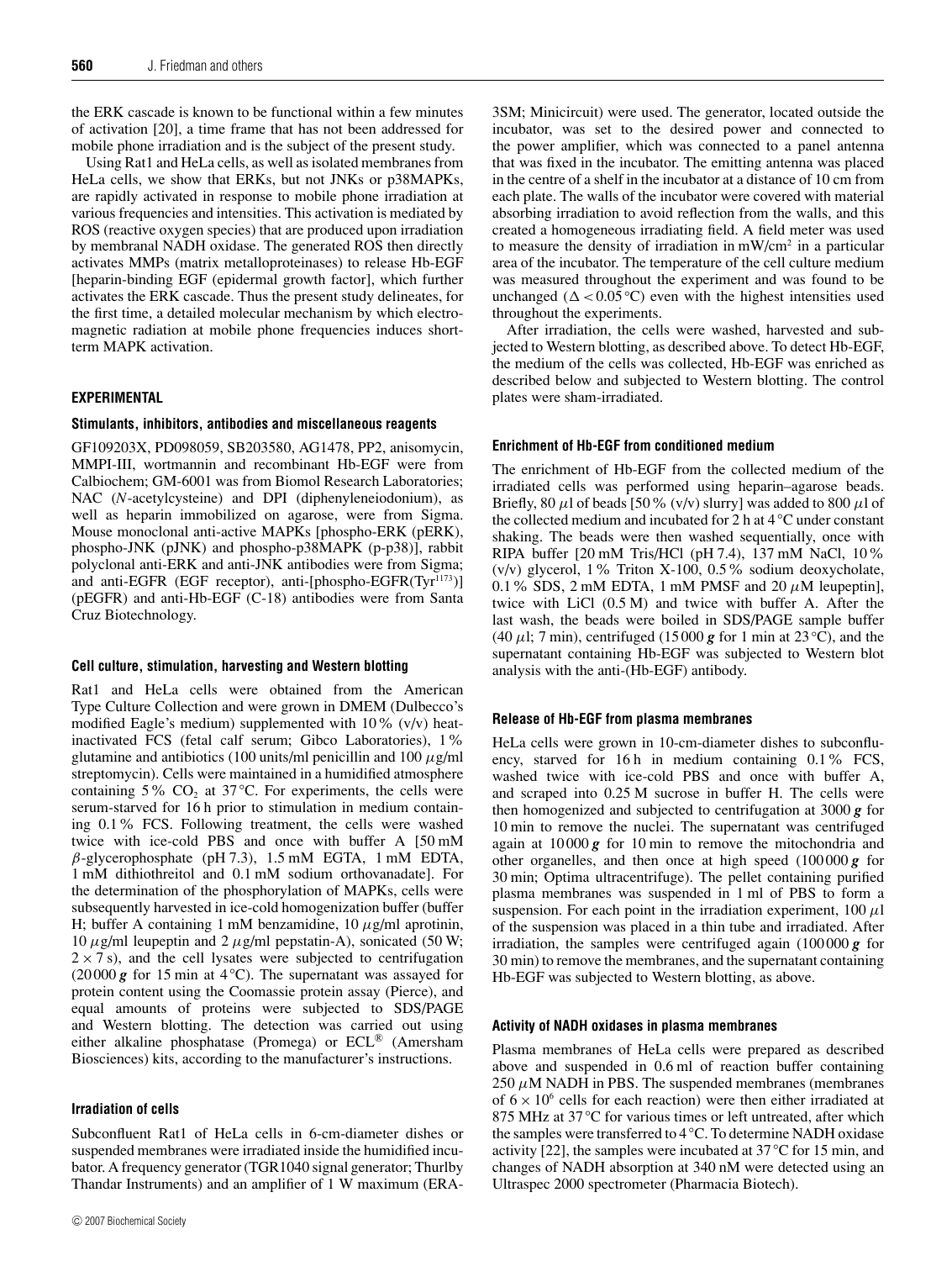

**Figure 1 Mobile phone irradiation induces the phosphorylation of ERKs, but not that of JNKs or p38MAPKs**

(A) Serum-starved Rat1 and HeLa cells were irradiated with a frequency generator at 875 MHz with an intensity of 0.07 mW/cm<sup>2</sup> for the indicated times. After irradiation, the cells were harvested and subjected to Western blot analysis with anti-pERK (α pERK) and anti-total ERK (α pERK) antibodies. (B) Serum-starved Rat1 and HeLa cells were irradiated at 875 MHz with intensities of 0.1, 0.2 and 0.31 mW/cm2 for 10 min. Phosphorylation of ERKs was monitored as above. (**C**) Serum-starved Rat1 and HeLa cells were irradiated at 875 MHz with an intensity of 0.230 mW/cm2 for the indicated times. As a positive control, serum-starved HeLa cells were also treated with 1  $\mu$ g/ml anisomycin (Ani) for 15 min, after which the cells were washed and harvested as above. Phosphorylation of JNKs and p38MAPKs was detected with the indicated antibodies ( $\alpha$  pJNK and  $\alpha$  p-p38).

## **RESULTS**

# **ERKs, but not JNKs and p38MAPKs, are phosphorylated in response to mobile phone irradiation**

A group of enzymes that are known to rapidly respond to extracellular stimuli are the MAPKs and therefore their phosphorylation was used to determine the acute effect of mobile phone irradiation. First, Rat1 and HeLa cells were subjected to mobile phone irradiation at a frequency of 875 MHz with an intensity of 0.07 mW/cm<sup>2</sup>. This intensity is well below the average intensity of a single mobile phone, which is approx. 0.45 mW/cm2 in Israel. Under these conditions, the phosphorylation of ERKs was significantly increased in both Rat1 and HeLa cells (Figure 1). In Rat1 cells, phosphorylation peaked at 15 min after irradiation and returned to basal level within 30 min, whereas, in HeLa cells, peak phosphorylation was at 5 min after stimulation and decreased thereafter. Using the same frequency of 875 MHz, we then varied the intensity of irradiation and found that substantial phosphorylation of ERKs was already apparent at  $0.10 \text{ mW/cm}^2$ , and this was not elevated much more at higher intensities. As expected from many other stimuli [20], the total expression of ERKs did not change throughout the experiments. In contrast with the significant increase in the phosphorylation of ERKs, phosphorylation of the other MAPKs examined was not significantly changed under any of the conditions used. Thus, in Rat1 cells, irradiation with 0.23 mW/cm2 had no significant effect on the phosphorylation of JNKs (Figure 1C), the phosphorylation of p38MAPK $\alpha$  was even slightly reduced (Figure 1C) and ERK5 phosphorylation was not changed (results not shown). In HeLa cells, irradiation slightly decreased the phosphorylation of JNK1 (Figure 1C) and had no effect on the phosphorylation of  $p38MAPK\alpha$  (Figure 1C) and ERK5 (results not shown). The lack of effect of irradiation on the two stress-activated cascades, JNK and p38MAPK, indicates that the effect on ERKs is not stressrelated and strengthens the notion that the temperature of the system was not changed upon irradiation.

#### **Kinetics of the phosphorylation of ERKs**

In view of the fact that the maximal phosphorylation of ERKs was already detected at a relatively low irradiation intensity of  $0.10 \text{ mW/cm}^2$ , we investigated the intensity and time–response effects further. Thus Rat1 and HeLa cells were irradiated at a frequency of 875 MHz with intensities of 0.005, 0.03 and 0.11 mW/cm2 (Figure 2). A small increase in phosphorylation (1.4-fold in Rat1 cells and 2-fold in HeLa cells) was already detected at the lowest intensity; the phosphorylation was higher at 0.03 mW/cm2 (2.2-fold in Rat1 cells and 2.7-fold in HeLa cells) and, at  $0.11 \text{ mW/cm}^2$ , was very close to the maximal phosphorylation induced by  $0.31 \text{ mW/cm}^2$  (3.3-fold in Rat1 cells and 3.6-fold in HeLa cells). In addition to varying the irradiation intensity, we altered the frequency of irradiation in order to cover a wider range of irradiation used by mobile phones. Only small differences in the phosphorylation of ERKs were detected in Rat1 cells irradiated with an intensity of 0.07 mW/cm2 of 800, 875 and 950 MHz. Interestingly, greater differences in phosphorylation in Rat1 cells were detected for the 46 kDa ERK1b [23], which appeared to be greatest at 875 MHz. Thus it is possible that ERK1b is more sensitive to differences in the frequency of irradiation than ERK1 and ERK2.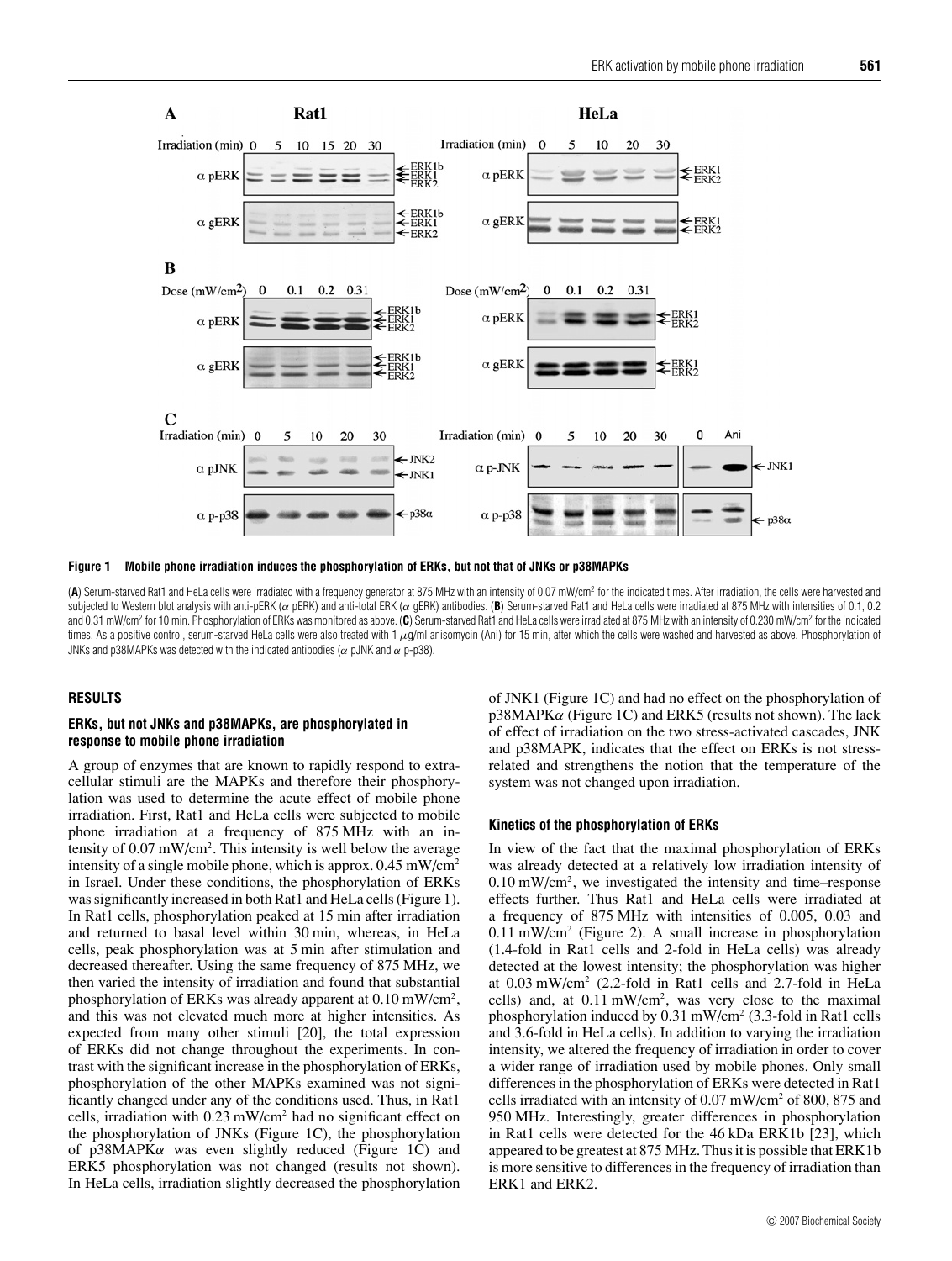

#### **Figure 2 Kinetics of the phosphorylation of ERKs upon mobile phone irradiation**

(**A**) Serum-starved Rat1 cells were irradiated with a frequency generator at 875 MHz with intensities of 0.005, 0.03, 0.110 and 0.310 mW/cm2 for the indicated times. The phosphorylation of ERKs was analysed as described in the legend to Figure 1, and shown for 0.005, 0.030 and 0.110 mW/cm<sup>2</sup>. The results were quantified by densitometry, and the means ± S.E.M. of three experiments are<br>shown in the right-hand pane shown in the right-hand panel. (**B**) Serum-starved HeLa cells were irradiated with at 875 MHz at intensities of 0.005, 0.03, 0.11 and 0.310 mW/cm2 . The phosphorylation of ERKs was followed as described in (A). (C) Serum-starved Rat1 cells were irradiated at 800, 875 and 950 MHz with an intensity of 0.070 mW/cm<sup>2</sup> for the indicated times. The phosphorylation of ERKs was followed as described in (**A**).

# **Irradiation-induced phosphorylation of ERK is mediated by ROS and EGFR**

In order to study the possible mechanisms underlying the phosphorylation of ERKs in response to mobile phone irradiation, we used various signalling inhibitors, including NAC, which is a scavenger of ROS, the EGFR inhibitor AG1478, the PKC (protein kinase C) inhibitor GF109203X, the Src inhibitor PP2, the PI3K (phosphoinositide 3-kinase) inhibitor wortmannin and the MEK (MAPK/ERK kinase) inhibitor PD098059. Using 875 MHz irradiation at an intensity of  $0.230$  mW/cm<sup>2</sup> in both Rat1 and HeLa cells, we found that both NAC and AG1478 inhibited phosphorylation, whereas GF109203X and PP2 had no effect on the phosphorylation of ERKs in response to mobile phone irradiation (Figure 3). Wortmannin slightly inhibited the phosphorylation of ERKs in HeLa cells, but not in Rat1 cells, and, as expected, PD098059 inhibited the phosphorylation of ERKs in both HeLa (Figures 3B and 3C) and Rat1 (results not shown) cells. Thus all of these results clearly indicate that irradiation-induced phosphorylation of ERKs is mediated by EGFR and ROS, and PI3K may have a partial effect downstream of the receptor in HeLa cells.

Another indication for the mechanism of the phosphorylation of ERKs in response to mobile phone irradiation came from our finding that irradiation for 2 min was enough to exert the full effect on the phosphorylation of ERKs (Figure 4). Thus, when Rat1 or HeLa cells were irradiated at an intensity of 0.21 mW/cm<sup>2</sup> for different times, peak activity was detected 12 min after activation, but similar or even higher phosphorylation levels were obtained when the cells were irradiated for 2 min and then left in the incubator unirradiated for an additional 10 min. These results indicate that the initial event induced by irradiation is completed within 2 min and the signal that is induced by this event proceeds further to cause full ERK activation 10 min later. Alternatively, it is possible that the elevation in activity within 10 min after completing the irradiation is due to inhibition of phosphatases that normally counteract ERK activation [20]. Such inhibition of phosphatases could be due to the production of ROS, which are known to inhibit phosphatases of the MAPK cascades [24].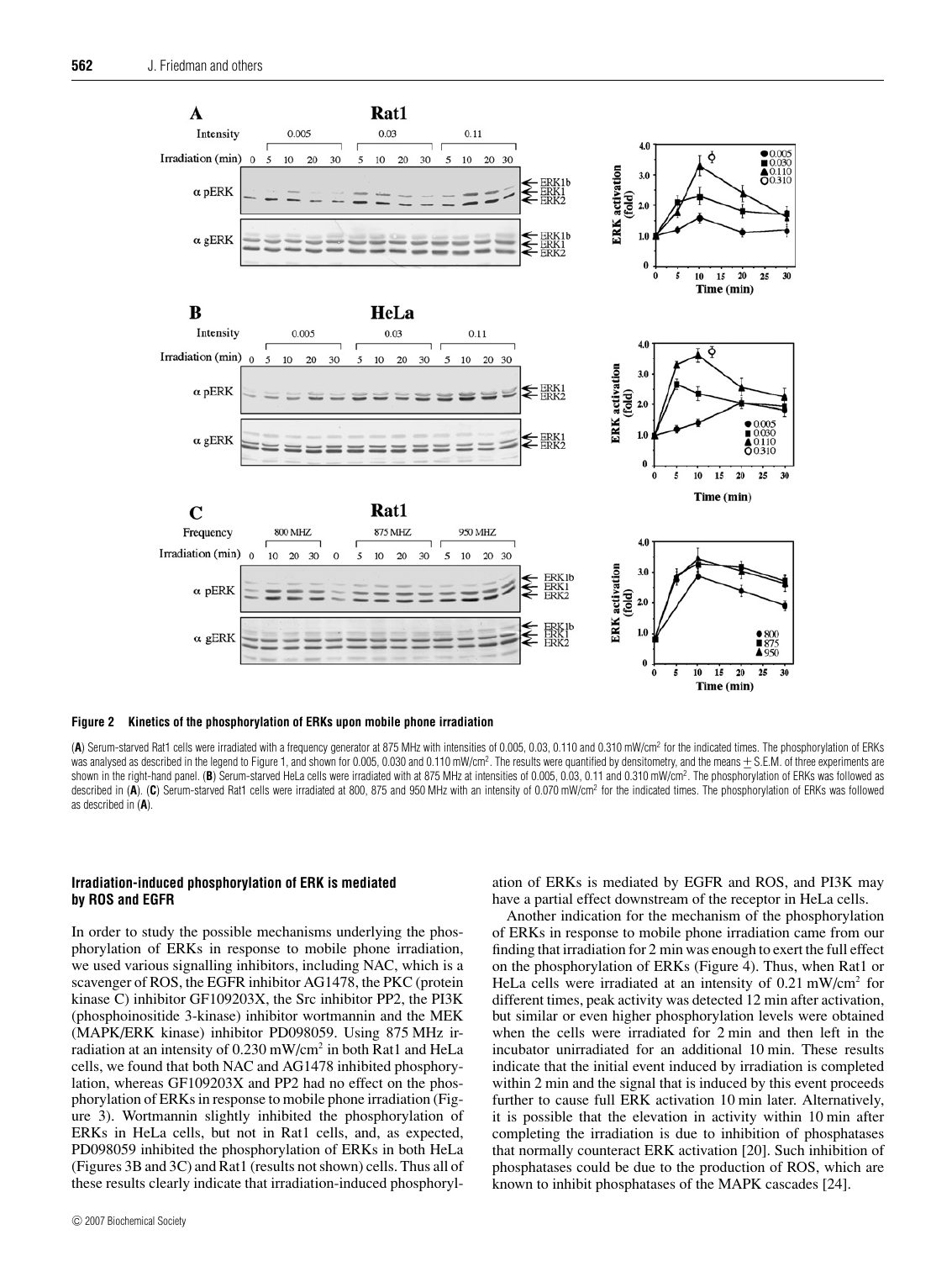

 $1.5$ 





(**A**) Serum-starved Rat1 cells were incubated for 20 min with the following inhibitors: 2.5 mM NAC, 10 µM AG1478 (AG), 3 µM GF109203X (GF), 5 µM PP2, 250 nM wortmannin (Wor) or left untreated as a control (Con). After incubation, the cells were either irradiated with a frequency generator at 875 MHz with an intensity of 0.210 mW/cm<sup>2</sup> for 10 min (+) or left untreated (-). The phosphorylation of ERKs was detected as described in the legend to Figure 1. (B) Serum-starved HeLa cells were incubated for 20 min with the following inhibitors: 10  $\mu$ M AG1478 (AG), 3  $\mu$ M GF109203X (GF), 25  $\mu$ M PD98059 (PD), 250 nM wortmannin (Wor), 2.5 mM NAC and 5  $\mu$ M PP2 or left untreated as a control (Con). After incubation, the cells were either irradiated at 875 MHz with an intensity of 0.210 mW/cm2 for 10 min (+) or left untreated (−). The phosphorylation of ERKs was detected as described in the legend to Figure 1. (**C**) Quantification of the inhibition experiments. Values are means  $+$  S.E.M. for two or three experiments.





Serum-starved Rat1 (**A**) or HeLa (**B**) cells were irradiated at 875 MHz with an intensity of 0.17 mW/cm<sup>2</sup> for 2 or 12 min, or were irradiated for 2 min and then left in the incubator without irradiation for an additional 5 or 10 min ( $2 + 5$ ,  $2 + 10$ ). The phosphorylation of ERKs was detected as described in the legend to Figure 1.

#### **Role of MMPs and Hb-EGF in irradiation-induced phosphorylation of ERKs**

In view of the finding that EGFR mediates the phosphorylation of ERKs in response to mobile phone irradiation, we attempted to elucidate the mechanism that mediates this process. One of the mechanisms studied was the cleavage and release of Hb-EGF by activated MMPs, which is a mechanism involved in the activation of ERKs by some GPCRs (G-protein-coupled receptors) and stress responses [25]. For this purpose, we irradiated Rat1 and HeLa cells with mobile phone irradiation at a frequency of 875 MHz for 10 min at various intensities and examined the release of Hb-EGF into the surrounding medium. Increases in Hb-EGF release upon mobile phone irradiation were detected in both Rat1 and HeLa cell lines (Figure 5A), although the amount released from irradiated HeLa cells was much higher than that released from Rat1 cells. Therefore we continued the study only with HeLa cells. The time course of Hb-EGF release in these cells was rapid, as a small elevation was already detected 2 min after irradiation. Consistent with ERKs activation, the release of Hb-EGF was increased further at later times and especially when the irradiation was for 2 min followed by further incubation without irradiation for 5 or 10 min (Figure 5A, lower panel). We then used specific signalling inhibitors to identify upstream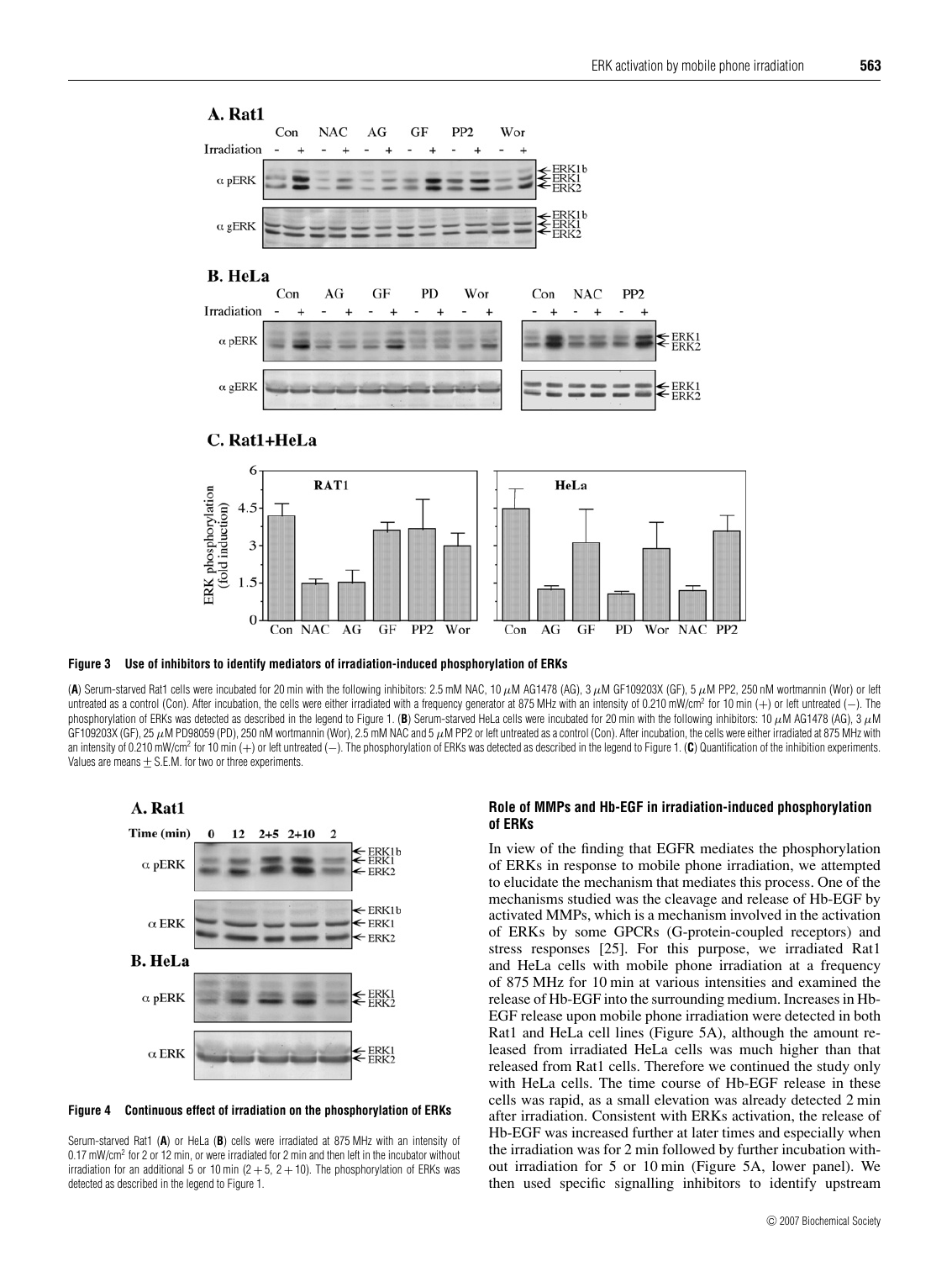



(**A**) Serum-starved Rat1 (top panel) and HeLa (middle panel) cells were irradiated at 875 MHz with an intensity of 0.04, 0.09, 0.17 and 0.27 mW/cm<sup>2</sup> for 10 min. For the time course determination, serum-starved HeLa cells were irradiated at 875 MHz with an intensity of 0.31 mW/cm2 for the indicated times (bottom panel). After stimulation, the starvation medium was collected, Hb-EGF was enriched using heparin beads (as described in the Experimental section) and subjected to Western blot analysis with anti-Hb-EGF antibody. (**B**) Serum-starved HeLa cells were incubated for 20 min with 2.5 mM NAC (upper panel), 0.5  $\mu$ M GM-6001 (lower panel, left) or 0.4  $\mu$ M MMPI-III (lower panel, right), or left untreated as a control. The cells were then irradiated at 875 MHz with the indicated intensities for 10 min. The release of Hb-EGF was detected as in (**A**). (C) Serum-starved HeLa cells were incubated with NAC (2.5 mM; 20 min), GM-6001 (0.5  $\mu$ M; 20 min) or were left untreated. One plate from each treatment was irradiated at 875 MHz with an intensity of 0.21 mW/cm<sup>2</sup> for 5 min, whereas the other plate was left untouched. The cells were harvested in RIPA buffer and subjected to Western blot analysis with anti-pEGFR ( $\alpha$  pEGFR) or anti-EGFR (α EGFR) antibodies, as indicated. (**D**) Serum-starved HeLa cells were treated with GM-6001 (0.5  $\mu$ M, 20 min), MMPI (0.4  $\mu$ M, 20 min) or were left untreated. The cells were then irradiated at 875 MHz with an intensity of 0.25 or 0.22 mW/cm2 , as indicated. The phosphorylation of ERKs was detected as described in the legend to Figure 1.

components that led to this release. We found that the release of Hb-EGF from HeLa cells was blocked by NAC as well as by the MMP inhibitors GM-6001 and MMPI-III (Figure 5B), but not



#### **Figure 6 Amount of Hb-EGF released by irradiation is sufficient to induce the phosphorylation of ERKs**

(**A**) Serum-starved HeLa cells were irradiated with 875 MHz at an intensity of 0.344 mW/cm2 for 5, 10 and 15 min. Hb-EGF was enriched using heparin and subjected to Western blot analysis using anti-Hb-EGF antibodies ( $\alpha$ Hb-EGF), together with known concentrations of Hb-EGF (100 and 200 pg). (**B**) Low concentrations of Hb-EGF (50, 100 and 200 pg/ml) were used to stimulate ERKs in serum-starved HeLa cells. After stimulation for 2–15 min, the cells were harvested and subjected to Western blot analysis with anti-pERK ( $\alpha$  pERK) and anti-total ERK ( $\alpha$  ERK) antibodies.

by the EGFR inhibitor (results not shown). As expected, EGFR phosphorylation was induced by irradiation as well (Figure 5C), and, similarly to the Hb-EGF release, this phosphorylation was inhibited by NAC and GM-6001. Finally, NAC (Figure 3) and the MMP inhibitors GM-6001 and MMPI-III (Figure 5D) also inhibited the phosphorylation of ERKs upon irradiation of HeLa cells, supporting the involvement of MMPs upstream of EGFR/ERK activation.

To support further the involvement of Hb-EGF in ERK activation, we undertook to estimate the amount of released Hb-EGF and to verify the ability of such an amount to induce ERK activation. This was done by concentrating the Hb-EGF released into the serum-free medium both before and after irradiation. We found that the concentration procedure was efficient, as less than 15% of the Hb-EGF was lost during this procedure (results not shown). Western blot analysis of the concentrated Hb-EGF, compared with known amounts of commercial, purified Hb-EGF, revealed that the concentration of released Hb-EGF at 5 min after irradiation was approx. 70 pg/ml, increasing to approx. 220 pg/ml at 15 min after irradiation (Figure 6). These concentrations could indeed induce significant phosphorylation of ERKs (Figure 6B), similar in magnitude to the phosphorylation induced by irradiation itself (Figure 1). Taken together, these data indicate that the phosphorylation of ERKs following mobile phone irradiation include production of ROS that activate MMPs and, consequently, the release of Hb-EGF to activate EGFR and the ERK cascade.

# **Irradiation-induced release of Hb-EGF from isolated plasma membranes**

Activation of MMPs that leads to Hb-EGF release has been reported previously in several cellular systems [26]. However, it is still unclear whether this activation occurs by a direct ROS effect on membranal enzymes or mediated via ROS-dependent cytoplasmic proteins [27]. We therefore studied whether the release of Hb-EGF in response to mobile phone irradiation can be carried out in purified plasma membranes without the presence of cytoplasmic components. To examine this, we purified plasma membranes from serum-starved HeLa cells and treated them with mobile phone irradiation at 875 MHz (0.300 mW/cm<sup>2</sup>). We found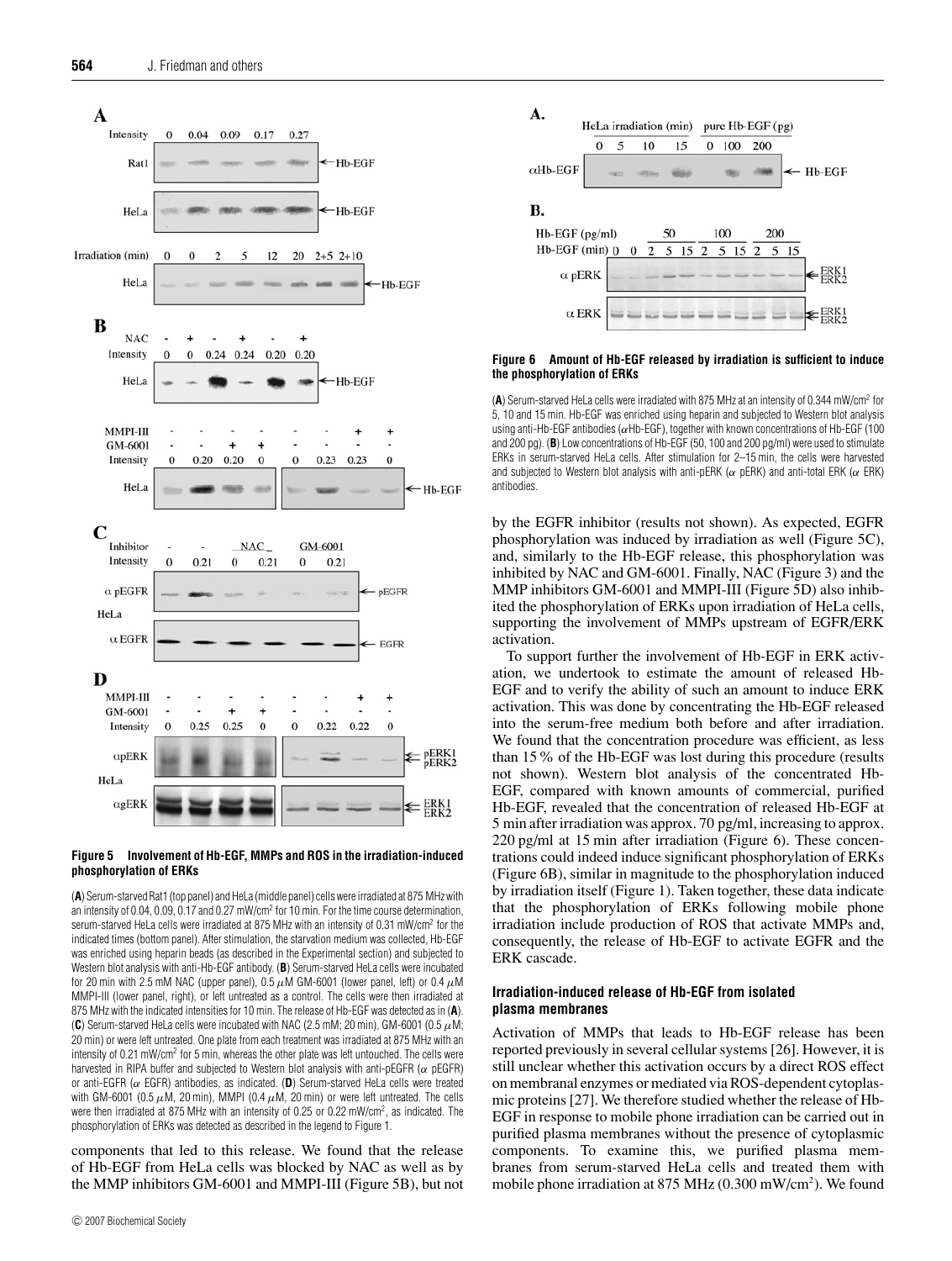

**Figure 7 Irradiation induces the release of Hb-EGF from isolated plasma membranes**

(**A**) Plasma membranes of serum-starved HeLa cells were isolated as described in the Experimental section. Membranes (5  $\mu$ ) of net membranes dissolved in 100  $\mu$ ) of PBS in each condition) were incubated with NAC (2.5 mM) or GM-6001 (0.5  $\mu$ M), or were left untreated (None) for 15 min. Membranes were then irradiated at 875 MHz with an intensity of 0.300 mW/cm2 for the indicated times and subjected to Western blot analysis with the anti-(Hb-EGF) antibody  $(\alpha$  Hb-EGF; top panel). The membranes, as well as total cell extract (Total), were also analysed with the anti-EGFR ( $\alpha$ EGFR) and -(total ERK) ( $\alpha$ ERK) antibodies (middle and bottom panels respectively). (**B**) Isolated plasma membranes from serum-starved HeLa cells, prepared as above, were incubated with 100 and 200  $\mu$ M H<sub>2</sub>O<sub>2</sub> for the indicated times. The amount of Hb-EGF and EGFR was determined with the appropriate antibodies. (**C**) Quantification of Hb-EGF secretion. Values are means  $\pm$  S.E.M. for three separate experiments. GM, GM-6001; Rad, radiation.

that Hb-EGF was released from these membranes at 15 and 30 min after irradiation, and this release was significantly reduced when the membranes were pre-incubated with the inhibitors NAC and GM-6001 (Figure 7A, top panel). The purity of the membranes was confirmed by probing the isolated membranes with anti-ERK and anti-EGFR antibodies, which clearly showed that the membranes were devoid of any significant cytoplasmic impurities (Figure 7A, middle and bottom panels). These results indicate that ROS are activating MMPs at the plasma membrane, a process that does not appear to require the involvement of cytoplasmic components. A further validation of this hypothesis came when we incubated isolated membranes from serum-starved HeLa cells with  $H_2O_2$ . We found that this treatment also resulted in a release of Hb-EGF without significantly changing the amount of EGFR (Figure 7B). Quantification of these experiments (Figure 7C) emphasized the significant effects of irradiation,  $H_2O_2$  and the inhibitors, confirming the sequential role of ROS and MMPs in the release of Hb-EGF.

Next, we investigated what the component in the plasma membrane was that was able to sense the mobile phone irradiation and convert it into ROS production. A membranal enzyme that can generate ROS is NADH oxidase, which can be activated by



#### **Figure 8 NADH oxidase is involved in the irradiation-induced release of Hb-EGF and phosphorylation of ERKs**

(**A**) Plasma membranes from serum-starved HeLa cells were isolated as described in the Experimental section. Membranes (5  $\mu$ l of net membranes dissolved in 600  $\mu$ l of buffer containing 250  $\mu$ M NADH in PBS) were irradiated at 875 MHz with an intensity of 0.240 mW/cm<sup>2</sup> for the indicated times. NADH oxidase activity was determined as described in the Experimental section. Results are means + S.E.M. for three independent experiments. (**B**) Plasma membranes of serum-starved HeLa cells were either incubated with 12  $\mu$ m DPI (15 min) or left untreated, as indicated. The membranes were then irradiated at 875 MHz with an intensity of 0.200 mW/cm<sup>2</sup> for the indicated times. The amount of Hb-EGF and EGFR was analysed by Western blotting with the indicated antibodies. ( $\mathbf{C}$ ) Serum-starved HeLa cells were incubated with 12  $\mu$ M DPI for 30 min or left untreated as a control. Cells were then irradiated at 875 MHz with an intensity of 0.200 mW/cm2 for 10 min. The amount of Hb-EGF released and phosphorylation of ERKs was determined with the indicated antibodies, as described in the legends to Figures 1 and 5.

various other cellular processes [28,29]. To examine the possible role of this enzyme in our system, we examined whether membranal NADH oxidase was activated upon irradiation. Indeed, we found that irradiation of isolated membranes for 5 and 10 min significantly increased NADH oxidation activity (Figure 8A), indicating that, as reported previously [30], NADH oxidase does exist in purified HeLa membranes and we show in the present study that its activity is induced upon exposure to radiation. NADPH did not serve as a substrate in the isolated membranes (as reported in [30]), and the activity towards NADPH was not enhanced by irradiation (results not shown). To show that the membranal NADH oxidase can induce Hb-EGF release we used DPI, which is a selective inhibitor of NADPH oxidase [31]. Pretreatment of isolated membranes with DPI significantly decreased the release of Hb-EGF without affecting EGFR (Figure 8B). This inhibitory effect was also observed in intact HeLa cells, where DPI decreased the release of Hb-EGF and the phosphorylation of ERKs upon irradiation (Figure 8C). Therefore it is likely that irradiation in HeLa cells is sensed by a membranal NADH oxidase, which is activated to induce the rest of the ROS/ERK pathway.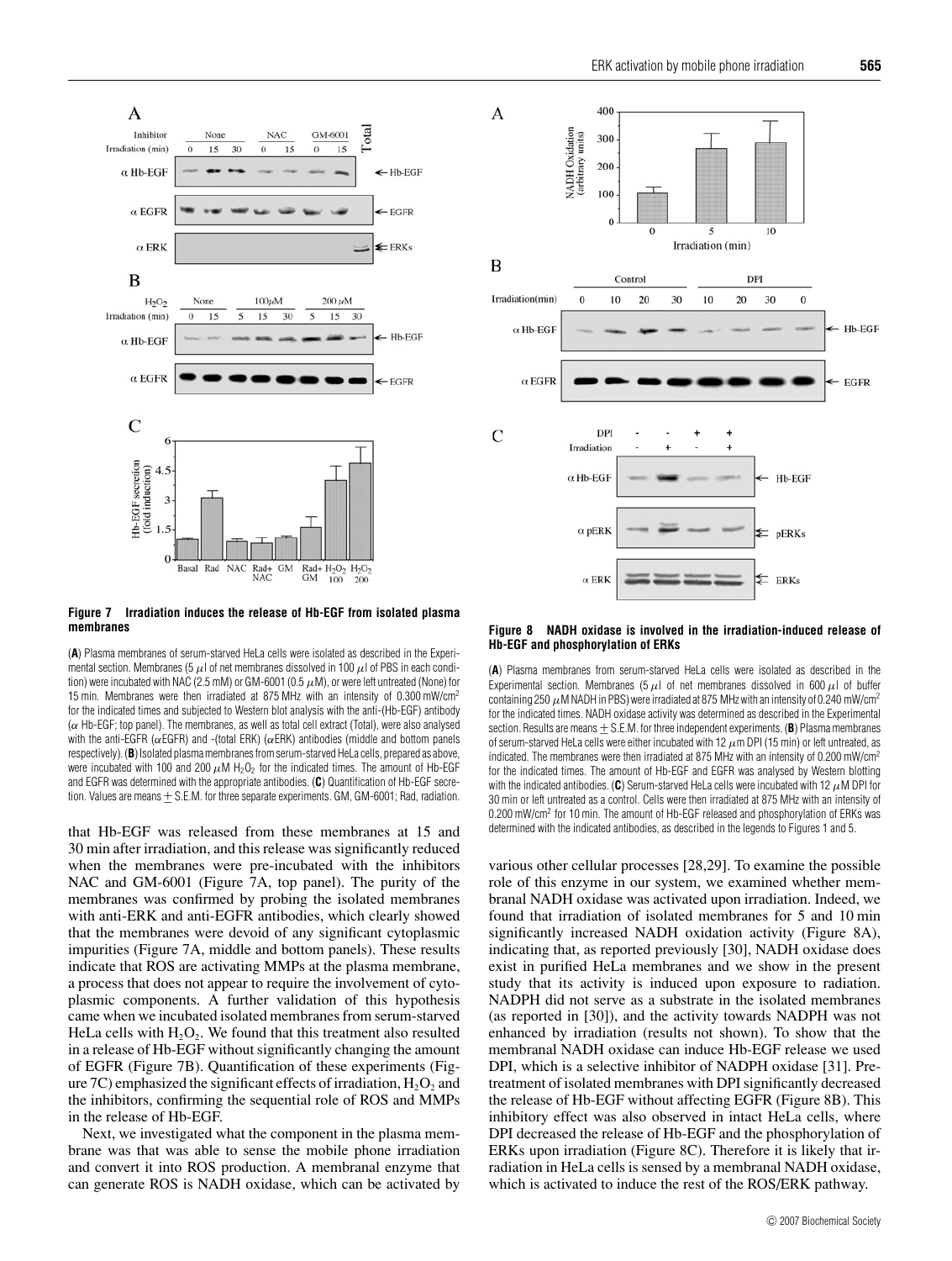# **DISCUSSION**

In the present study, we have investigated the possible involvement of MAPK signalling in the cellular processes induced by irradiation from electromagnetic fields associated with mobile phones. Although activation of ERKs and p38MAPKs in response to mobile phone irradiation has been reported previously in several systems [13], very little is known about the immediate effects of this irradiation and the mechanisms by which it induces the MAPK cascades. We found that the ERK cascade was activated within 5 min, and the peak activity was within 10–15 min of irradiation (Figures 1 and 2). On the other hand, no phosphorylation of JNKs or p38MAPKs was detected in these short time intervals, although, similarly to the previous reports [3], longer exposures  $(4 h)$ induced a 2–3-fold activation of the stress-related p38MAPKs (results not shown). These results indicate that, prior to the stress response, mobile phone irradiation induces an immediate effect in the cytoplasm which activates ERK signalling to induce further transcription of a variety of genes [20].

The rapid induction of the ERK cascade raises the question as to what the mechanism involved in the perception or sensing of mobile phone irradiation might be and how the signal is transmitted to the intracellular signalling machinery. Although mobile phones can induce thermal effects that are thought to activate cellular events [32], it is unlikely that this is the cause of the activation of ERKs in the present study. First, it is unlikely that the irradiation intensity of  $0.005 \text{ W/cm}^2$  for 5 min, which is enough to induce the phosphorylation of ERKs, can change the temperature of the medium, and, indeed, no change in temperature could be detected in the medium, even with higher intensities used in our experiments. Secondly, the fact that the stress-related cascades, which are known to be activated by heat or other related stresses, were not activated in the time course of our experiments indicates that the activation of ERKs is induced by other mechanisms. This fact, together with the relatively long wavelength of mobile phone irradiation, necessitated the identification of the molecular mechanisms of irradiation-stimulated phosphorylation of ERKs, which is the subject of the present study.

Our results using signalling inhibitors and isolated plasma membranes suggest that the phosphorylation of ERKs is induced through several steps (Figure 9). The first step in the processes appears to be irradiation-induced generation of ROS, probably due to activation of plasma-membrane-associated NADH oxidase (Figure 8). The ROS generated then activate membranal MMPs, which, in turn, cleave the anchored pro-Hb-EGF and thereby allow shedding of Hb-EGF into the surrounding medium. Finally, the Hb-EGF released binds to EGFR and activates it to induce the phosphorylation of ERKs via the Ras/MEK pathway. Thus production of ROS by mobile phone irradiation, a process that has already been demonstrated in previous studies [33,34], is suggested in the present study to be induced by the activation of NADH oxidase, which appears to be an early acceptor of mobile phone irradiation. These events appear to occur within seconds and initiate the subsequent activation of the pathway that leads to the phosphorylation of ERKs.

Several components of the proposed model (Figure 9) have been implicated in the activation of the ERK cascade in other cellular systems. Notably, it has been shown that the release of Hb-EGF upon stimulation significantly activates the ERK cascade in various systems [25,35]. In particular, it is known that binding of ligands to GPCRs induces activation of MMPs, such as MMP9 and MMP2, and those cleave the extracellular domain of the membranal pro-Hb-EGF and allow the shedding of Hb-EGF and its binding to EGFR [36]. Similarly to GPCRs, irradiation and ROS appear to activate intracellular signalling pathways via stimul-



**Figure 9 Schematic representation of the proposed mechanism that mediates the phosphorylation of ERKs upon mobile phone irradiation**



ation of EGFR [37], which is dependent on the tyrosine autophosphorylation of the latter [38]. Several mechanisms that may induce this irradiation/ROS-dependent activation have been proposed over the last few years. These mechanisms included mainly activation of intracellular components, such as inhibition of protein tyrosine phosphatases [27] and induction of caveolar-induced cytoplasmic events [39]. Another suggested mechanism involves a covalent dimerization of EGFR that forces its activation, as proposed for the effect of peroxynitrite in A431 cells [40]. However, these two mechanisms are unlikely to take place in our system, because the purified membranes do not contain the cytosolic components (Figure 7) and no dimerization of EGFR was detected upon irradiation (results not shown). On the other hand, the inhibition of Hb-EGF production in plasma membranes by the ROS scavenger NAC and by MMP inhibitors (Figure 7) indicate that the effect of irradiation is mediated through activation of MMPs by generated ROS. This suggests a direct activation of MMPs by irradiation/ROS, which might act in a similar manner to UVB-irradiation-stimulated activation of MMP1 and MMP3 in human dermal fibroblasts [41].

One of the interesting questions raised in our present study is the identity of the molecular acceptor of mobile phone irradiation. Our results (Figure 8) indicate that one such early acceptor may be NADH oxidase, which appears to be localized in the plasma membrane [29] and converts the irradiation into ROS, which subsequently activate MMPs. This mechanism is different from the pathways suggested in other reports in which NADH oxidase expression is induced downstream of irradiation/ROS and possibly also downstream of ERKs themselves. For example, it has been shown that enhancement of MMP2 and MMP9 in cardiac myocytes in response to doxorubicin is mediated by MAPK cascades, which are activated in a redox-dependent mechanism [42]. Moreover, it was shown that MMP2 expression, but not activity, was induced in a p47phox-containing NADH oxidase [43]. Finally, another example of such a mechanism is the involvement of EGFR transactivation in the up-regulation of NOX1, a catalytic subunit of NADH oxidase [44]. Therefore our findings are the first to demonstrate a role of membranal NADH oxidase in the early conversion of radiation energy into the production of ROS, which, in turn, initiate intracellular signalling cascades.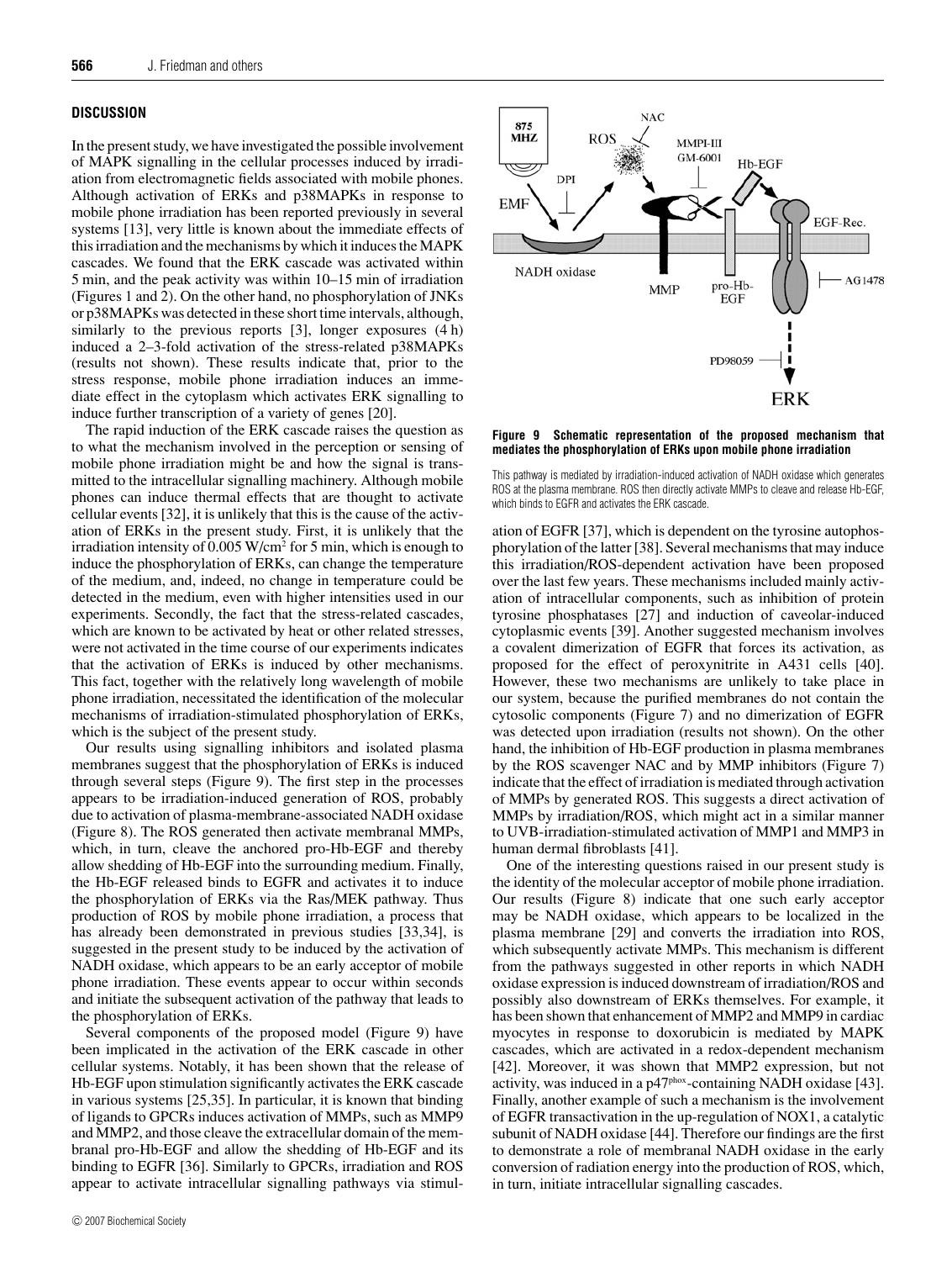An important question that is raised from the activity of NADH oxidase in the isolated membranes that were relatively free of cytoplasmic components (Figure 7) is the identity of the electron donors to the system. Normally, NADPH oxidases use NADPH for this purpose, which is thought to be localized mainly in the cytoplasm and therefore cannot be utilized in our isolated membranes. It is possible that, in our isolated plasma membranes, hydroquinone is used as the electron donor. This suggestion is based on a study by Kishi et al. [30], who showed that, in HeLa cells, there is a transfer of electrons from cytoplasmic NADH (but not NADPH) to molecular oxygen via quinones within the lipid bilayer of the plasma membrane. Therefore the reduced quinones (hydroquinones) are the natural substrates for the NADH oxidase in HeLa cell plasma membranes and are likely to be used in the plasma membranes of the HeLa cells in our experiments. Furthermore, as it was shown that membranal NADH oxidase by itself can initiate intracellular signalling pathways [29], it is possible that this direct activation or the ROS generated can activate PI3K in a EGFR-independent manner. Since PI3K can activate ERKs via a specific pathway [45], it is possible that the partial effect of the PI3K inhibitor (Figure 3) is a result of an independent mechanism acting in parallel with the EGFR/Ras pathway.

In summary, we have shown in the present study that ERKs are rapidly activated in response to mobile phone irradiation at various frequencies and intensities. This activation is mediated by ROS that are produced by NADH oxidase upon irradiation, and directly activate MMPs. In turn, the activated MMPs cleave and release Hb-EGF, which then binds to EGFR, activating it, thereby stimulating the ERK cascade. These studies demonstrate for the first time a detailed molecular mechanism for electromagneticirradiation-induced MAPK activation.

We thank Dr Daniel Aebersold and other members of the Seger laboratory for their help in various stages of the study. The study was supported, in part, by a grant from La Foundation Raphael et Regina Levi. R. S. is an incumbent of the Yale S. Lewine and Ella Miller Lewine Professorial chair for cancer research.

#### **REFERENCES**

- 1 Karger, C. P. (2005) Mobile phones and health: a literature overview. Z. Med. Phys. **15**, 73–85
- 2 Martinez-Burdalo, M., Martin, A., Anguiano, M. and Villar, R. (2005) On the safety assessment of human exposure in the proximity of cellular communications base-station antennas at 900, 1800 and 2170 MHz. Phys. Med. Biol. **50**, 4125–4137
- 3 Leszczynski, D., Joenvaara, S., Reivinen, J. and Kuokka, R. (2002) Non-thermal activation of the hsp27/p38MAPK stress pathway by mobile phone radiation in human endothelial cells: molecular mechanism for cancer- and blood-brain barrier-related effects. Differentiation **70**, 120–129
- 4 Nylund, R. and Leszczynski, D. (2004) Proteomics analysis of human endothelial cell line EA.hy926 after exposure to GSM 900 radiation. Proteomics **4**, 1359–1365
- 5 Weisbrot, D., Lin, H., Ye, L., Blank, M. and Goodman, R. (2003) Effects of mobile phone radiation on reproduction and development in Drosophila melanogaster. J. Cell. Biochem. **89**, 48–55
- 6 Kundi, M. (2004) Mobile phone use and cancer. Occup. Environ. Med. **61**, 560–570
- Goodman, R. and Blank, M. (2002) Insights into electromagnetic interaction mechanisms. J. Cell. Physiol. **192**, 16–22
- 8 Nylund, R. and Leszczynski, D. (2006) Mobile phone radiation causes changes in gene and protein expression in human endothelial cell lines and the response seems to be genome- and proteome-dependent. Proteomics **6**, 4769–4780
- 9 Remondini, D., Nylund, R., Reivinen, J., Poulletier de Gannes, F., Veyret, B., Lagroye, I., Haro, E., Trillo, M. A., Capri, M., Franceschi, C. et al. (2006) Gene expression changes in human cells after exposure to mobile phone microwaves. Proteomics **6**, 4745–4754
- 10 Chauhan, V., Mariampillai, A., Bellier, P. V., Qutob, S. S., Gajda, G. B., Lemay, E., Thansandote, A. and McNamee, J. P. (2006) Gene expression analysis of a human lymphoblastoma cell line exposed in vitro to an intermittent 1.9 GHz pulse-modulated radiofrequency field. Radiat. Res. **165**, 424–429
- 11 Chauhan, V., Mariampillai, A., Gajda, G. B., Thansandote, A. and McNamee, J. P. (2006) Analysis of proto-oncogene and heat-shock protein gene expression in human derived cell-lines exposed in vitro to an intermittent 1.9 GHz pulse-modulated radiofrequency field. Int. J. Radiat. Biol. **82**, 347–354
- 12 Stagg, R. B., Hawel, III, L. H., Pastorian, K., Cain, C., Adey, W. R. and Byus, C. V. (2001) Effect of immobilization and concurrent exposure to a pulse-modulated microwave field on core body temperature, plasma ACTH and corticosteroid, and brain ornithine decarboxylase, Fos and Jun mRNA. Radiat. Res. **155**, 584–592
- 13 French, P. W., Penny, R., Laurence, J. A. and McKenzie, D. R. (2001) Mobile phones, heat shock proteins and cancer. Differentiation **67**, 93–97
- 14 Lin, H., Opler, M., Head, M., Blank, M. and Goodman, R. (1997) Electromagnetic field exposure induces rapid, transitory heat shock factor activation in human cells. J. Cell. Biochem. **66**, 482–488
- 15 Caraglia, M., Marra, M., Mancinelli, F., D'Ambrosio, G., Massa, R., Giordano, A., Budillon, A., Abbruzzese, A. and Bismuto, E. (2005) Electromagnetic fields at mobile phone frequency induce apoptosis and inactivation of the multi-chaperone complex in human epidermoid cancer cells. J. Cell. Physiol. **204**, 539–548
- 16 Capri, M., Scarcella, E., Fumelli, C., Bianchi, E., Salvioli, S., Mesirca, P., Agostini, C., Antolini, A., Schiavoni, A., Castellani, G. et al. (2004) In vitro exposure of human lymphocytes to 900 MHz CW and GSM modulated radiofrequency: studies of proliferation, apoptosis and mitochondrial membrane potential. Radiat. Res. **162**, 211–218
- 17 Hook, G. J., Zhang, P., Lagroye, I., Li, L., Higashikubo, R., Moros, E. G., Straube, W. L., Pickard, W. F., Baty, J. D. and Roti Roti, J. L. (2004) Measurement of DNA damage and apoptosis in Molt-4 cells after in vitro exposure to radiofrequency radiation. Radiat. Res. **161**, 193–200
- 18 Rubinfeld, H. and Seger, R. (2005) The ERK cascade: a prototype of MAPK signaling. Mol. Biotechnol. **31**, 151–174
- 19 Seger, R. and Krebs, E. G. (1995) The MAPK signaling cascade. FASEB J. **9**, 726–735
- 20 Yoon, S. and Seger, R. (2006) The extracellular signal-regulated kinase: multiple substrates regulate diverse cellular functions. Growth Factors **24**, 21–44
- 21 Jin, M., Blank, M. and Goodman, R. (2000) ERK1/2 phosphorylation, induced by electromagnetic fields, diminishes during neoplastic transformation. J. Cell. Biochem. **78**, 371–379
- 22 Miller, Jr, F. J. and Griendling, K. K. (2002) Functional evaluation of nonphagocytic NAD(P)H oxidases. Methods Enzymol. **353**, 220–233
- 23 Yung, Y., Yao, Z., Hanoch, T. and Seger, R. (2000) ERK1b, a 46-kDa ERK isoform that is differentially regulated by MEK. J. Biol. Chem. **275**, 15799–15808
- 24 Lee, K. and Esselman, W. J. (2002) Inhibition of PTPs by  $H_2O_2$  regulates the activation of distinct MAPK pathways. Free Radical Biol. Med. **33**, 1121–1132
- 25 Naor, Z., Benard, O. and Seger, R. (2000) Activation of MAPK cascades by G-protein-coupled receptors: the case of gonadotropin-releasing hormone receptor. Trends Endocrinol. Metab. **11**, 91–99
- 26 Fischer, O. M., Hart, S., Gschwind, A. and Ullrich, A. (2003) EGFR signal transactivation in cancer cells. Biochem. Soc. Trans. **31**, 1203–1208
- 27 Chen, C. H., Cheng, T. H., Lin, H., Shih, N. L., Chen, Y. L., Chen, Y. S., Cheng, C. F., Lian, W. S., Meng, T. C., Chiu, W. T. and Chen, J. J. (2006) Reactive oxygen species generation is involved in epidermal growth factor receptor transactivation through the transient oxidization of Src homology 2-containing tyrosine phosphatase in endothelin-1 signaling pathway in rat cardiac fibroblasts. Mol. Pharmacol. **69**, 1347–1355
- 28 del Castillo-Olivares, A., Nunez de Castro, I. and Medina, M. A. (2000) Dual role of plasma membrane electron transport systems in defense. Crit. Rev. Biochem. Mol. Biol. **35**, 197–220
- 29 Ushio-Fukai, M. (2006) Localizing NADH oxidase-derived ROS. Science STKE 2006, RE8
- 30 Kishi, T., Morre, D. M. and Morre, D. J. (1999) The plasma membrane NADH oxidase of HeLa cells has hydroquinone oxidase activity. Biochim. Biophys. Acta **1412**, 66–77
- 31 Cross, A. R. and Jones, O. T. (1986) The effect of the inhibitor diphenylene iodonium on the superoxide-generating system of neutrophils: specific labelling of a component polypeptide of the oxidase. Biochem. J. **237**, 111–116
- 32 Miyakoshi, J., Takemasa, K., Takashima, Y., Ding, G. R., Hirose, H. and Koyama, S. (2005) Effects of exposure to a 1950 MHz radio frequency field on expression of Hsp70 and Hsp27 in human glioma cells. Bioelectromagnetics **26**, 251–257
- 33 Zmyslony, M., Politanski, P., Rajkowska, E., Szymczak, W. and Jajte, J. (2004) Acute exposure to 930 MHz CW electromagnetic radiation in vitro affects reactive oxygen species level in rat lymphocytes treated by iron ions. Bioelectromagnetics **25**, 324–328
- 34 Irmak, M. K., Fadillioglu, E., Gulec, M., Erdogan, H., Yagmurca, M. and Akyol, O. (2002) Effects of electromagnetic radiation from a cellular telephone on the oxidant and antioxidant levels in rabbits. Cell Biochem. Funct. **20**, 279–283
- 35 Carpenter, G. (2000) EGF receptor transactivation mediated by the proteolytic production of EGF-like agonists. Science STKE 2000, PE1